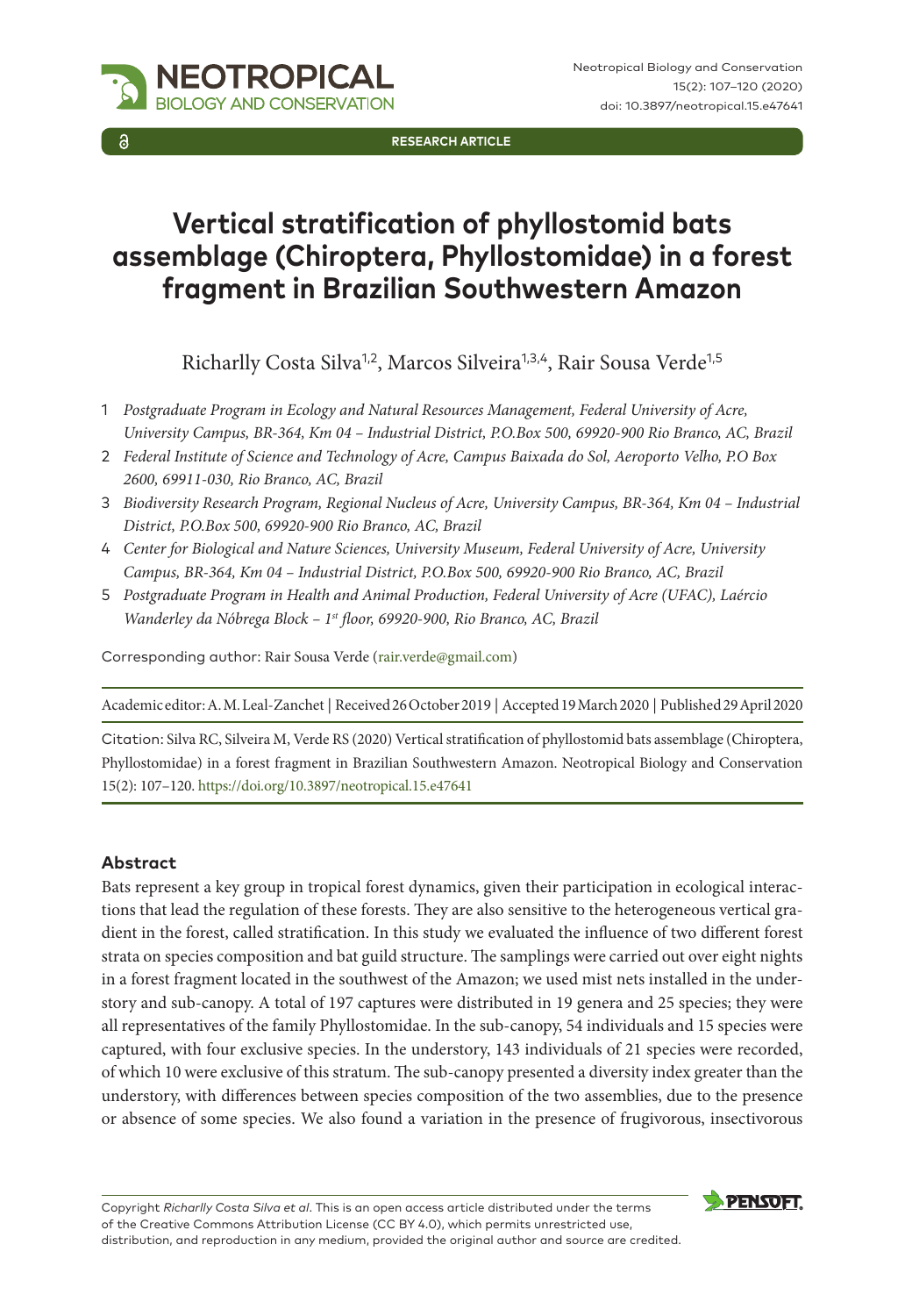and omnivorous species, which is the result of differences in the foraging methods of these species and also of the habitat preference. Differences were verified in the assemblies studied, demonstrating the effects of vertical stratification on the bats in the studied fragment. Studies that consider more than one vertical stratum in tropical forests are more representative than sampling with only understory mist nets, given the capture of exclusive species.

#### **Keywords**

Chiroptera, diversity, feeding guilds, habitat use, species composition

#### **Introduction**

Bats are one of the most diverse groups of animals in the world, with 18 families, 202 genera and more than 1,300 species and, except for Antarctica, they are found on all continents (Nowak 1994; Simmons 2005; Fenton and Simmons 2014). In Brazil, the members of the Order Chiroptera are distributed in nine families, 68 genera and 183 species. Among the families registered in Brazil, the most common species is the family Phyllostomidae, consisting of 92 species distributed in 43 genera (Paglia et al. 2012; Nogueira et al. 2014; Feijó et al. 2015; Moratelli and Dias 2015; Gregorin et al. 2016; Rocha et al. 2016). According to Charles-Dominique (1991), due to the high richness, abundance, broad geographical distribution and diversity of guilds, bats are an important component in the structure and dynamics of the environments in which they live, since they act in diverse ecosystem services, as in the population control of arthropods and vertebrates, the seed dispersal and pollination of a wide variety of plant species (Kunz et al. 2010).

Spatial heterogeneity is an important factor promoting the diversity of animals and plants, especially in tropical forests (Tews et al. 2004), where the vertical structuring of the habitat sometimes generates a gradient called vertical stratification, in which the strata formed from the soil can be used in different ways by different types of organisms (Bernard 2001; Morato 2001; Walther 2002; Pereira et al. 2010; Pos and Sleegers 2010). The vertical heterogeneity can affect the diversity and composition of bat species, in various types of forests and the abundance and richness of bats vary along strata (Estrada and Coates-Estrada 2001; Estrada and Coates-Estrada 2002; Presley et al. 2008). According to their feeding characteristics and foraging strategies, bats may exhibit preferences for different habitats along the vertical strata (Francis 1994; Bernard 2001; Hodgkison et al. 2004; Pereira et al. 2010). In addition, they can use different strata as a foraging route to avoid predators and cluttered environments (Rex et al. 2011). Due to the difficulty of accessing the highest strata of the forest, studies on the composition and abundance of species among the forest strata in the Amazon are still scarce, compared to those that only cover the understory (Bernard 2001; Kalko and Handley 2001; Lim and Engstrom 2001; Pereira et al. 2010; Müller et al. 2013).

In Central Amazon, Bernard (2001), Sampaio et al. (2003) and Pereira et al. (2010) found a greater species richness in the understory, but they observed the existence of exclusive species in each stratum. Differences between the abundance and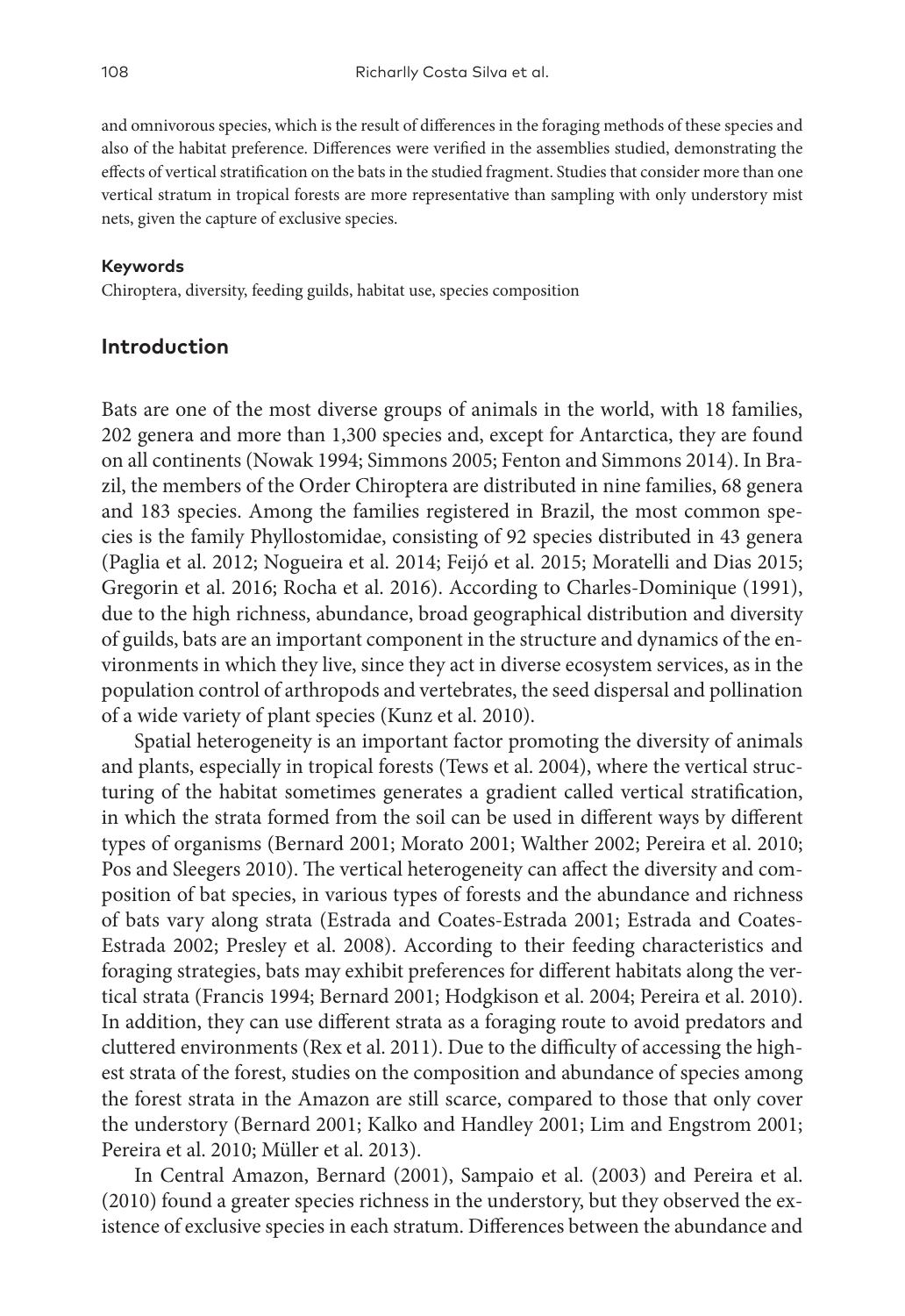the richness of the guilds between the different strata are also visible; moreover, still in the Central Amazon, Pereira et al. (2010) recorded more animalivorous species in the understory and a predominance of frugivorous species in the canopy. The present study aimed to examine, preliminarily, the vertical stratification of bat assemblages in a forest fragment in the southwest of the Amazon from two perspectives: i) to verify if the richness, relative abundance and diversity of the bat assembly differs between sub-canopy and understory strata of a forest fragment in the Southwest of the Amazon and ii) to evaluate if the composition of species and the structure of the guilds varies between the two strata.

# **Materials and methods**

### **Study area**

The study was conducted at the Catuaba Experimental Farm, Senador Guiomard, Acre, Brazil, a forest remnant of 1,166 ha (10°04'53"S, 67°37'19"W) located near the intersection of the BR-364 and BR-317 highways, 23 km from the capital, Rio Branco (Fig. 1).

Although the study area is located in an area dominated by Dense Ombrophylous Forest, the vegetation cover of the area is characterized by the predominance of Open Ombrophylous Forest with Bamboo and Open Ombrophylous Forest with Palm, and its surroundings by secondary forests in different successional stages and pastures (Medeiros et al. 2013). Canopy height is between 20 and 40 m, with emergent trees up to 45 m (Silveira 2005). The climate in the region is Am (Köppen), with a rainy season between November and March and a drought season between July and September (Duarte 2006). Between 2010–2013 the annual average temperature was 27 °C and the average annual rainfall was 2,124 mm ( $\pm$  566 mm), January being the wettest month, with an average of 340 mm, and July, the least rainy, with a mean of 30 mm; a well-defined drought season, with less than 60 consecutive days without rain, it occurs between May and October (INMET 2015).

# **Sample design**

This study used as sample units four plots of uniform distribution of the RAPELD system (Magnusson et al. 2005). The plots, equidistant 1000m, were demarcated along one five-kilometer transect, 250m long and subdivided into 25 segments with 10-meters length, whose distribution follows the same topographic level (isocline) along its length.

# **Data collection**

Between May 2014 and January 2015, each plot was sampled twice, one between May and September and one between October and January, and for that purpose, mist nets ( $12 \times 3$ m, 19mm mesh, Ecotone), eight at ground level for understory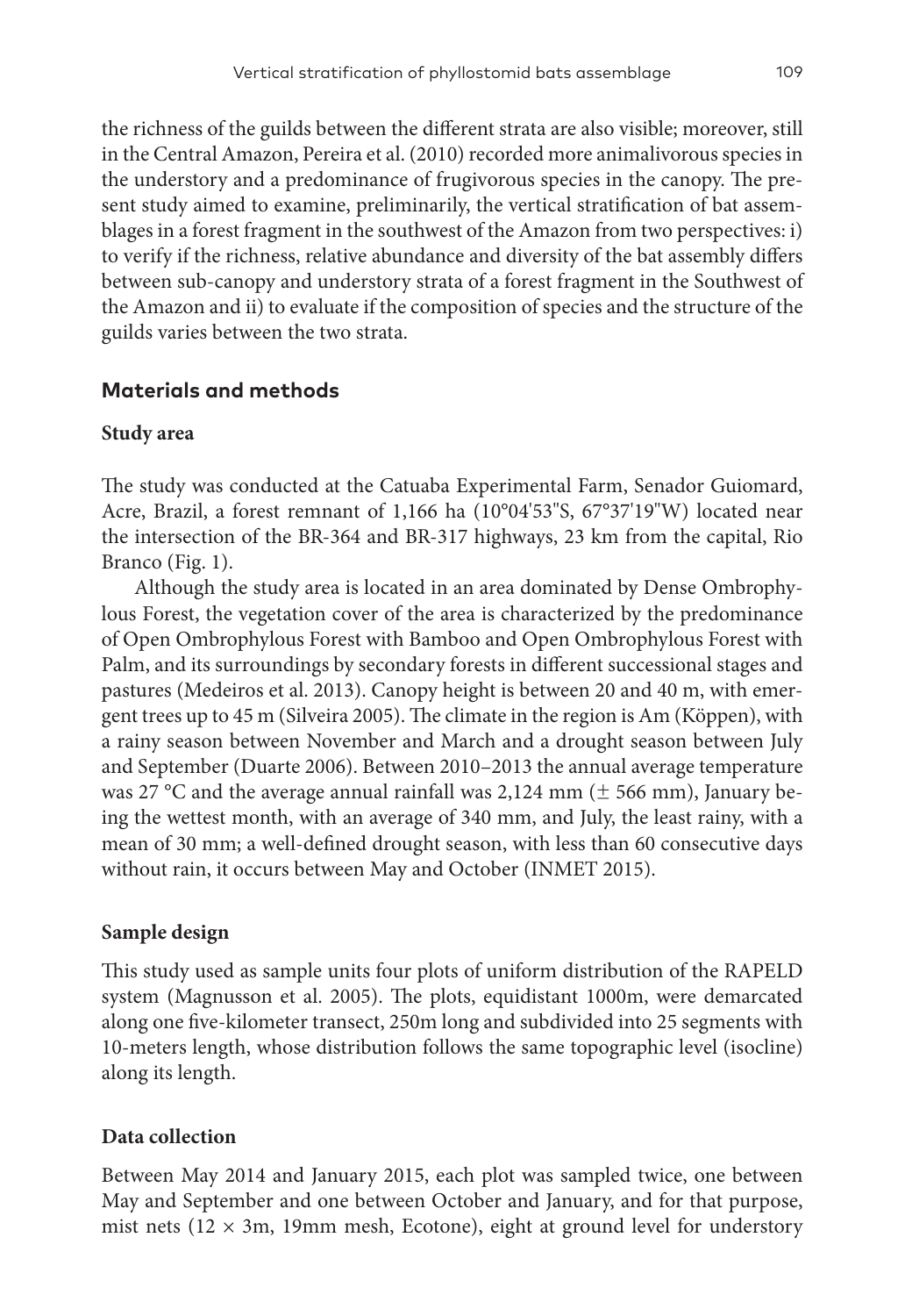

**Figure 1.** Location of the study area (Fazenda Experimental Catuaba), Senador Guiomard, Acre, Brazil. Points represent the sample plots.

sampling and two at sub-canopy sampling. The last two were installed according to Carvalho and Fábian (2011), vertically and sequentially, starting from three meters high and forming a "wall" of  $9 \times 12$  m. The collections were not performed during periods of full moon, to avoid the phenomenon of the lunar phobia (Morrison 1978; Prugh and Golden 2013; Mello et al. 2013). The captures began at sunset, surveys occurred at 15-minute intervals, nets were closed six hours after their opening, and the capture effort was calculated according to Straube and Bianconi (2002).

Bats captured under SISBIO license N° 44089-1 were placed in individual cotton bags for weighing, checking of body measurements and identification, remaining in them until the nets closed, thus avoiding the capture of the same individual at the same night or in more than one stratum.

In the field, bats were identified based on the keys proposed by Emmons and Feer (1997), Simmons and Voss (1998), Eisenberg and Redford (1999), Lim and Engstrom (2001) and Gardner (2007), and through gender-specific keys (Velazco 2005; Velazco et al. 2010). Due to the difficulty embedded in the identification of individuals of *Carollia* Gray, 1838, the individuals of this genus were treated as *Carollia* spp. For the formation of a collection of voucher specimens material, the bats were euthanized according to resolution N° 301 of the Federal Council of Biology, and the samples deposited in the Zoological Collection of Mammals at the University Museum at the Federal University of Acre.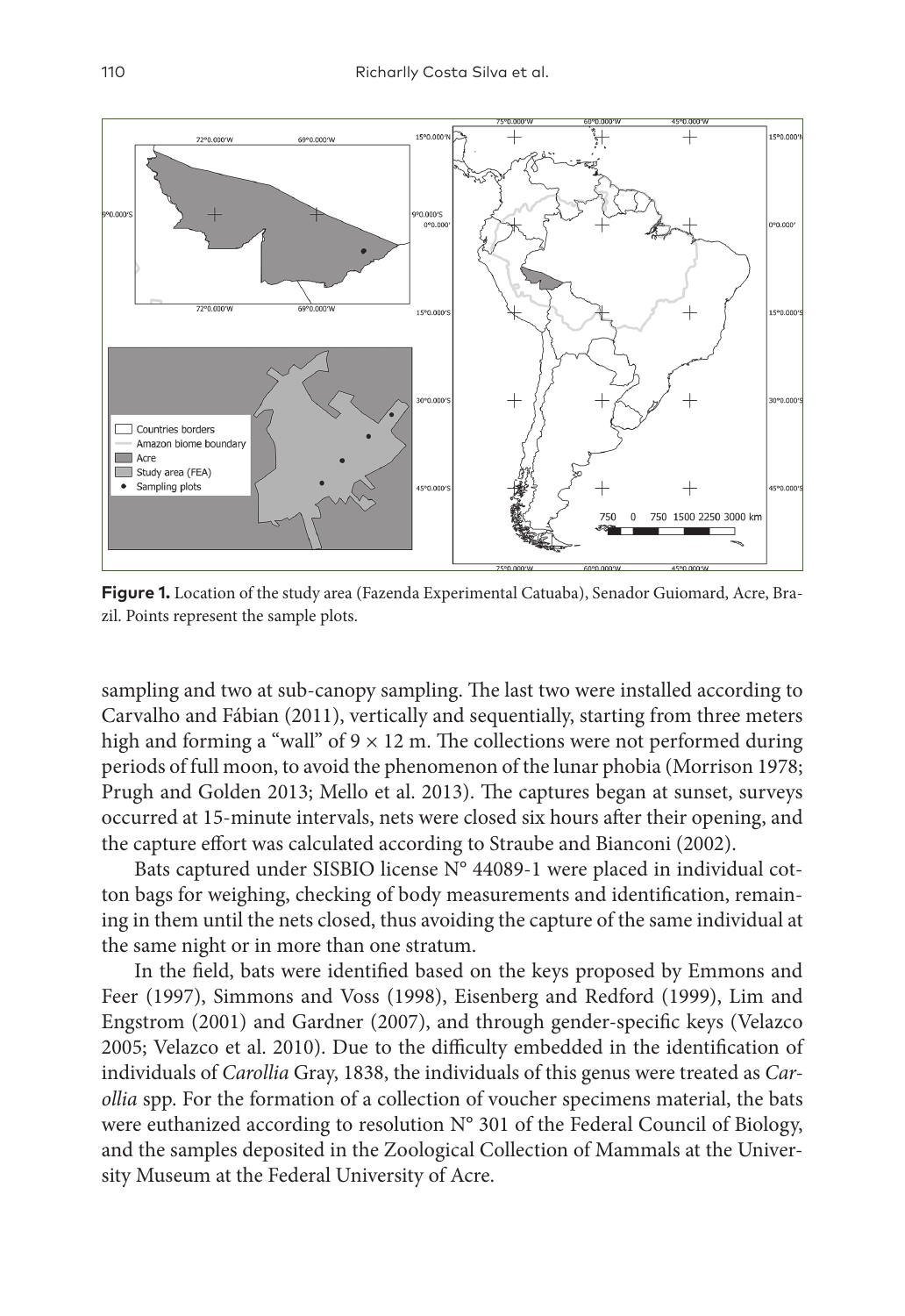According to Kalko (1997) and Schnitzler and Kalko (1998), the species were categorized into seven guilds that include dietary habits and foraging strategies of Neotropical bats: frugivorous, canopy frugivorous, understory frugivorous, hematophagous, insectivorous, nectarivorous and omnivores.

#### **Data analyses**

In order to compare the abundance and number of species among the strata, a rarefaction curve was constructed and, since the sampling effort in the strata was distinct, for any comparisons we used the relative abundance of the species, calculated from the number division of species records by the sampling effort of the treatment. Assembly ordering was performed by using the non-metric multidimensional scaling (NMDS), using the Bray-Curtis distance and the minimum *stress* value of 0.20, as the *stress* values above 0.20 mean that the ordering performed is not sufficiently explanatory. In addition to the NMDS, in order to test the patterns of the community structure, a non-parametric permutational multivariate (PERMANOVA) analysis was performed, with 9999 permutations. All analyzes were performed with the "*vegan*" package of the R 3.0.3 software (Oksanen et al. 2013; R Development Core Team 2015).

#### **Results**

With a total effort of 8,640 m<sup>2</sup>.h for the sub-canopy nets and 13,824 m<sup>2</sup>.h for understory nets, 197 captures were taken from at least 25 species distributed in 19 genera. In the sub-canopy, 54 captures were taken from at least 15 species and 143 captures from at least 21 species were recorded in the understory (Table 1).

The rarefaction curve by individuals showed that the richness of bats at the point of intersection of 54 individuals was of 15 species for the sub-canopy and 14 species in the understory (Fig. 2), so there was no difference between the richness of species between the two strata.

The most abundant taxa were *Carollia* spp. with 119 records, representing 60.40% of total catches, with a greater abundance in the understory (78%) than in the sub-canopy (22%). *Artibeus planirostris* (Spix, 1823), *Phyllostomus hastatus* (Pallas, 1767), *Tonatia saurophila* Koopman & Williams, 1951 and *Lophostoma silvicolum* d'Orbigny, 1836, with six records each, representing 12.20% of the captures; 16 species had less than six catches and five were caught only once (Table 1).

Fifteen species were captured in the sub-canopy, among them, *Artibeus obscurus*, *Dermanura* cf. *glauca*, *Platyrrhinus brachycephalus* and *Uroderma bilobatum* were exclusive and represent 37.5% of the richness of this stratum. Among the 21 species found in the understory, 10 (47.6% of the species) were exclusive: *Dermanura cinerea*, *Glyphonycteris sylvestris*, *Lophostoma brasiliense*, *Mesophylla macconnelli*, *Micronycteris hirsuta*, *Sturnira lilium*, *Sturnira tildae*, *Trachops cirrhosus*, *Vampyressa thyone* and *Vampyriscus bidens*.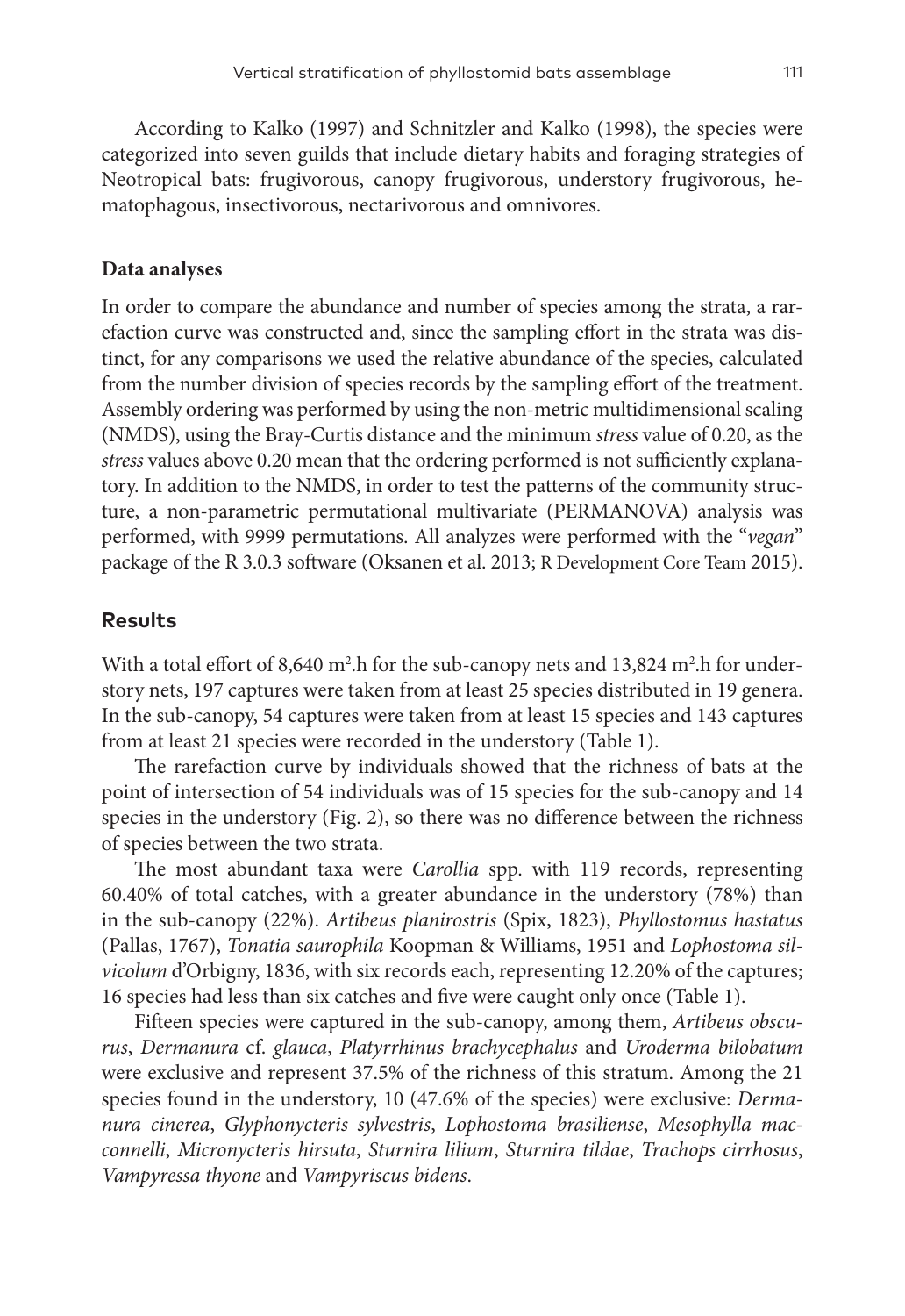| Taxon                                             | Sub-canopy | Understory               | Total captures (%) |
|---------------------------------------------------|------------|--------------------------|--------------------|
| Carolliinae                                       |            |                          |                    |
| Carollia spp.                                     | 26(0.752)  | 93 (0.673)               | 119 (60.40)        |
| Desmodontinae                                     |            |                          |                    |
| Desmodus rotundus (E. Geoffroy, 1810)             | 2(0.057)   | 1(0.007)                 | 3(1.52)            |
| Gardnerycterinae                                  |            |                          |                    |
| Gardnerycteris crenulatum (E. Geoffroy, 1810)     | 2(0.057)   | 1(0.007)                 | 3(1.52)            |
| Glossophaginae                                    |            |                          |                    |
| Glossophaga soricina (Pallas, 1766)               | 1(0.028)   | 4(0.029)                 | 5(2.54)            |
| Glyphonycterinae                                  |            |                          |                    |
| Glyphonycteris sylvestris (Thomas, 1896)          |            | 2(0.014)                 | 2(1.02)            |
| Micronycterinae                                   |            |                          |                    |
| Lampronycteris brachyotis (Dobson, 1879)          | 1(0.028)   | 4(0.029)                 | 5(2.54)            |
| Micronycteris hirsuta (Peters, 1869)              |            | 3(0.022)                 | 3 (1.52)           |
| Phyllostominae                                    |            |                          |                    |
| Lophostoma brasiliense (Peters, 1866)             |            | 1(0.007)                 | 1(0.51)            |
| Lophostoma silvicolum (d'Orbigny, 1836)           | 1(0.028)   | 5(0.036)                 | 6(3.05)            |
| Phyllostomus elongatus (E. Geoffroy, 1810)        | 2(0.057)   | 3(0.022)                 | 5(2.54)            |
| Phyllostomus hastatus (Pallas, 1767)              | 5(0.144)   | 1(0.007)                 | 6(3.05)            |
| Tonatia saurophila Koopman & Williams, 1951       | 3(0.035)   | 3(0.022)                 | 6(3.05)            |
| Trachops cirrhosus (Spix, 1823)                   |            | 2(0.014)                 | 2(1.02)            |
| Stenodermatinae                                   |            |                          |                    |
| Artibeus lituratus (Olfers, 1818)                 | 1(0.028)   | 4(0.029)                 | 5(2.54)            |
| Artibeus obscurus Schinz, 1821                    | 1(0.028)   | $\overline{\phantom{0}}$ | 1(0.51)            |
| Artibeus planirostris (Spix, 1823)                | 2(0.057)   | 4(0.029)                 | 6(3.05)            |
| Dermanura cinerea Gervais, 1856                   |            | 2(0.014)                 | 2(1.02)            |
| Dermanura cf. glauca Thomas, 1893                 | 5(0.144)   |                          | 5(2.54)            |
| Mesophylla macconnelli Thomas, 1901               |            | 2(0.014)                 | 2(1.01)            |
| Platyrrhinus brachycephalus (Rouk & Carter, 1972) | 1(0.028)   |                          | 1(0.51)            |
| Sturnira lilium (E. Geoffroy, 1810)               |            | 1(0.007)                 | 1(0.51)            |
| Sturnira tildae de la Torre, 1959                 |            | 4(0.029)                 | 4(2.03)            |
| Uroderma bilobatum Peters, 1866                   | 1(0.028)   | $\overline{\phantom{0}}$ | 1(0.51)            |
| Vampyressa thyone Thomas, 1909                    |            | 1(0.007)                 | 1(0.51)            |
| Vampyriscus bidens Dobson, 1878                   |            | 2(0.014)                 | 2(1.02)            |
| Number of captures                                | 54 (0.015) | 143 (0.010)              | 197                |
| Richness                                          | 15         | 21                       | 25                 |
| <b>Exclusive species</b>                          | 4          | 10                       | $\overline{a}$     |
| Effort $(m2h)$                                    | 3456       | 13824                    | 22464              |

**Table 1.** List of bat species captured in the study area (Fazenda Experimental Catuaba), Senador Guiomard, Acre, Brazil. Values represent the number of captures and capture rate in each strata and total captures.

*Vampyriscus bidens* CZM–0376 *Lophostoma brasiliense* CZM–0575 *Micronycteris hirsuta* CZM– 0907 *Phyllostomus elongatus* CZM–0535 *Sturnira tildae* CZM–0520 *Tonatia saurophila* CZM–0904 *Dermanura cinerea* CZM–0564 *Dermanura cf. glauca* CZM–0510 *Glyphonycteris sylvestris* CZM–0524 *Lampronycteris brachyotis* CZM–0521 *Mesophylla macconnelli* CZM–0523 *Artibeus lituratus* CZM–0632

The assembly ordering in two dimensions (*stress* = 0.07) revealed a clear separation between understory and sub-canopy (Fig. 3), while PERMANOVA detected a significant difference between the two assemblies (*pseudo* F= 2.26, P = 0.01), which shows that the difference between the two assemblies was greater than expected at random.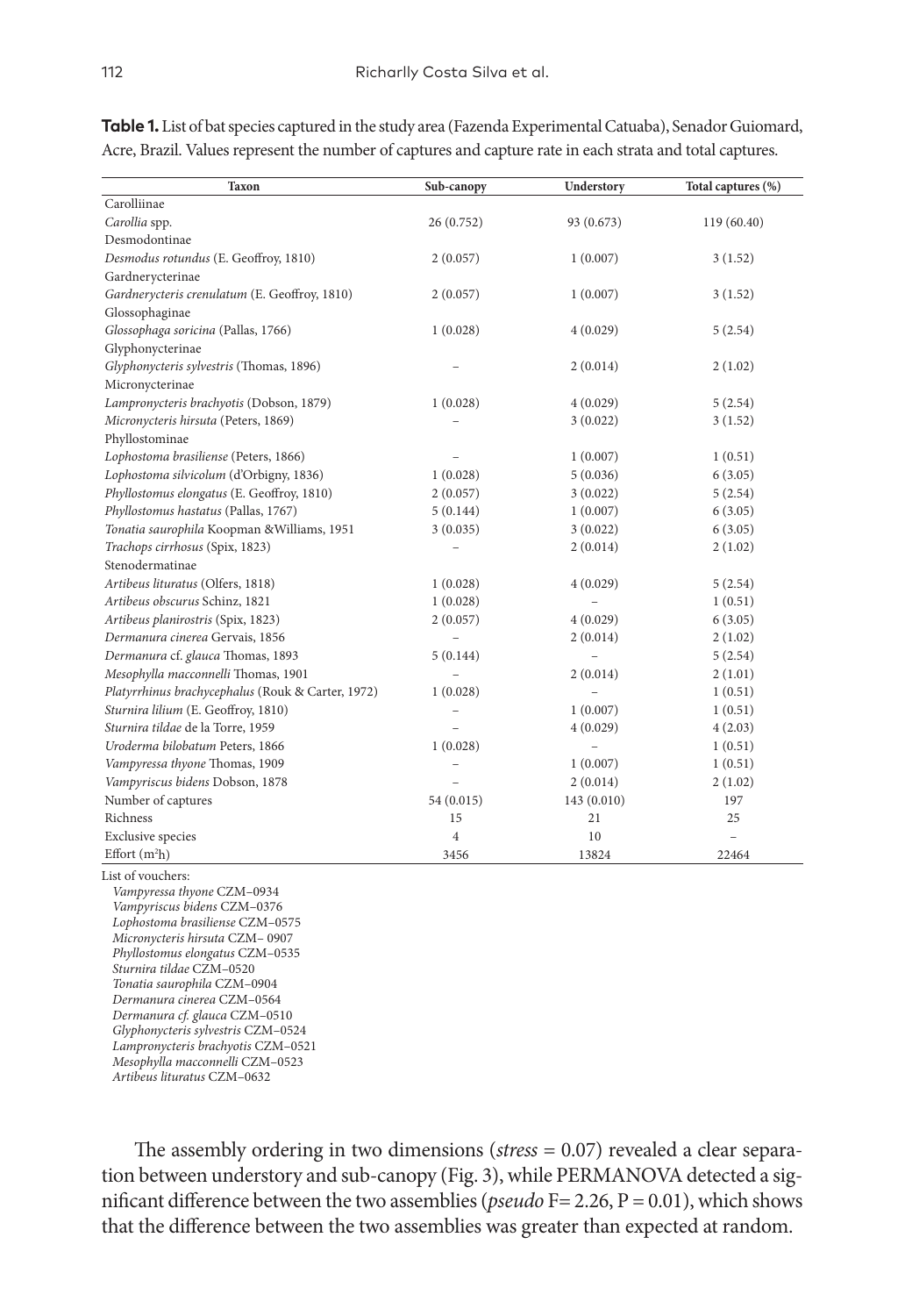

**Figure 2.** Individuals-based species accumulation curves for captures in in the study area. The gray line represent captures in sub-canopy and the black line represent captures in understory strata, dashed lines represent 95% CI. The vertical dashed line highlights the intersection point of 54 individuals.

#### **Discussion**

Our results indicate that species composition are different between understory and sub-canopy, indicating differences on forage pattern and vertical stratification; ten species were exclusive in understory and four were captured only in sub-canopy. Most of the studies involving bats and vertical stratification carried out in Amazon compare understory and canopy (Bernard 2001; Kalko and Handley Jr. 2001; Pereira et al. 2010). Our study compares the understory and sub-canopy nets, between six and nine meters, a stratum studied only in the Atlantic Forest (Carvalho et al. 2013; Gregorin et al. 2017). The species richness sampled in our study was similar in the two strata, when analyzed through the rarefaction curve, and differs from the results found by Carvalho et al. (2013) and Gregorin et al.(2017) in the Atlantic Forest, where the richness in the canopy is greater than in the sub-canopy and understory. Although the composition of bat species in our study was similar between strata, a greater richness was observed in high strata, an effect possibly caused by the stratified distribution of food resources (e.g. fruits and insects) used by bats (Rex et al. 2011), as well as their shelter needs (Bernard 2001; Kalko and Handley Jr. 2001;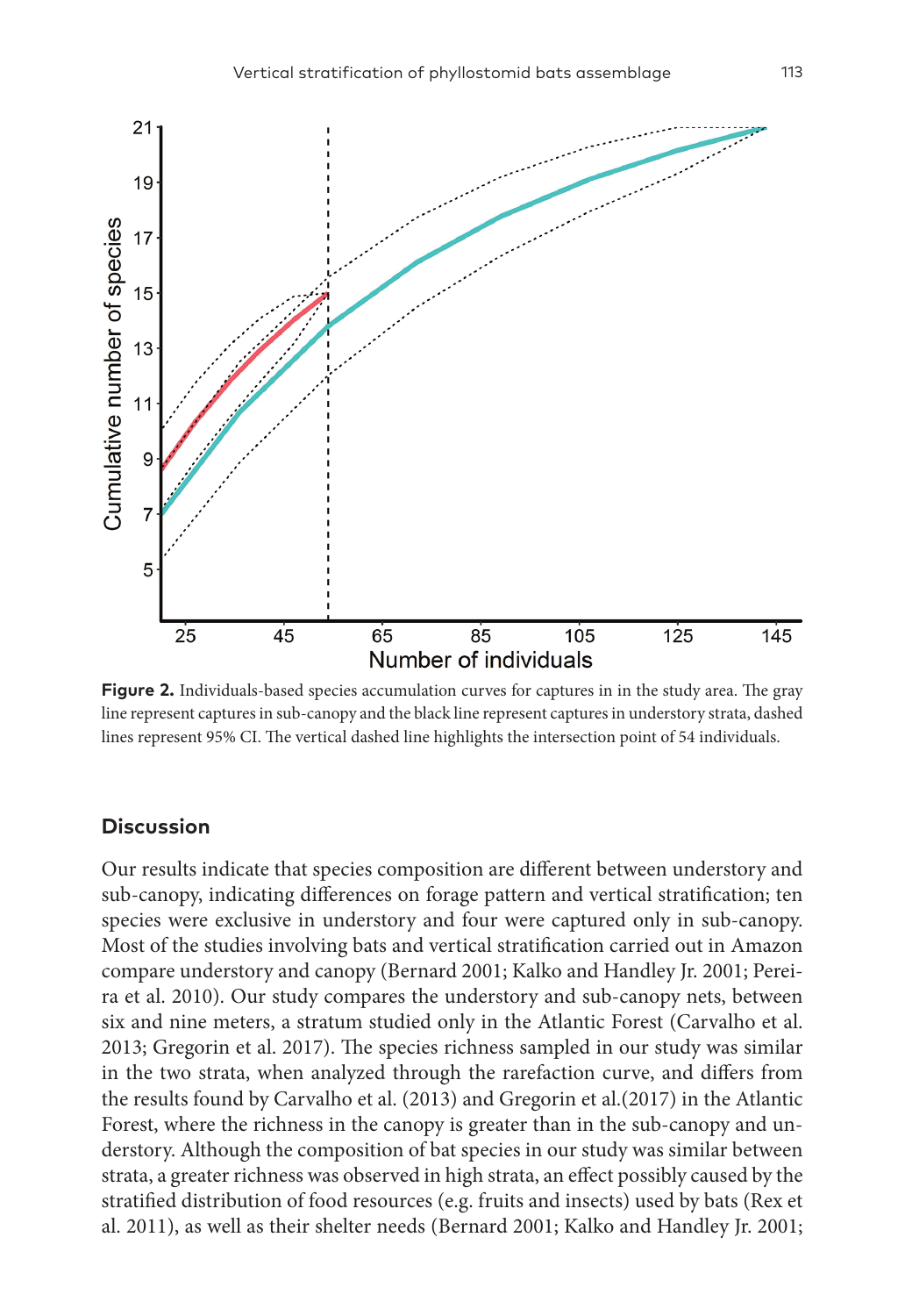

**Figure 3.** NMDS plot of assemblage structure of bats in two strata in the study area. Black triangles represent sub-canopy assemblage and black circles represent understory assemblage.

Pereira et al. 2010).The species composition of the studied assembly differs among the strata, since 10 species were found exclusively in the understory and only four in the sub-canopy.

All categories of guilds proposed by Kalko (1997) and Schnitzler and Kalko (1998), except for carnivores were represented in both strata. *Trachops cirrhosus* is considered a carnivore specialist of understory, given that its diet is mainly composed of anurans. In this study, *T. cirrhosus* was captured exclusively in the understory, as it was also recorded in the studies by Kalko et al. (1999), Bernard (2001), Sampaio et al. (2003) and Pereira et al. (2010). Insectivorous richness was also higher in the understory, with seven species, compared to four in the sub-canopy, a pattern also found for the relative abundance of insectivores, which was higher in the understory than in the sub-canopy, since these animals forage in places where there is a greater density of prey. Among the insectivores, four species were captured in both strata, but *G. sylvestris*, *L. brasiliense* and *M. hirsuta*, only in the understory. A small number of records of these species in the canopy were found by Bernard (2001), probably as a result of the foraging strategy of these animals, which is more effective in the understory, since they capture insects on the substrate or vegetation (Kalko 1997).

In studies carried out in central Amazon, Bernard (2001), Kalko and Handley Jr. (2001) and Pereira et al. (2010) recorded *P. elongatus* mainly in the understory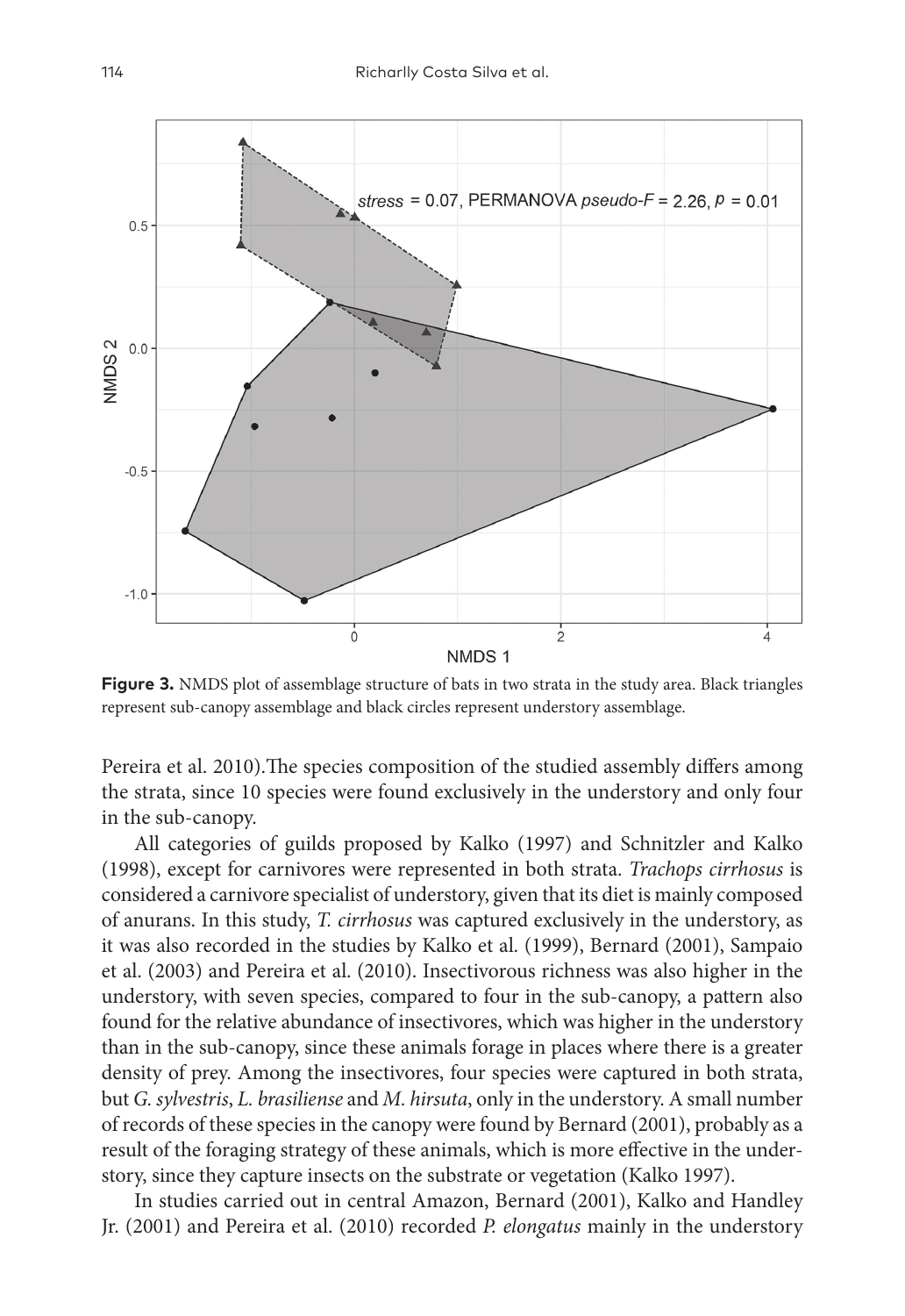and *P. hastatus* mainly in the canopy. In our study, *P. hastatus* was captured mainly in the sub-canopy and *P. elongatus* was evenly distributed between the two strata. According to Rex et al. (2011) *P. hastatus* have preference for larger fruits that occur in higher strata; however, this preference may change according to the dynamics of the ripe fruits present in a given area. According to the results of Rex et al. (2011), in a study conducted in Costa Rica, *P. hastatus* can completely change its spatial niche between the periods of drought and rain. The richness of canopy frugivorous was similar in both strata; however, four of the ten species were captured only in the understory, a result that contrasts with the pattern found by other authors in the Amazon (Bernard 2001; Pereira et al. 2010). In addition, the number of catches of canopy frugivorous was higher in the understory, probably due to their feeding on fruits of *Solanum* and *Piper*, which are abundant in the understory (Mello et al. 2008; Paulino-Neto et al. 2014).

Species of the genus *Artibeus*, considered as canopy frugivorous, are more captured in the canopy than in the understory, mainly because they feed on fruits that are common in the canopy (ex. *Ficus*), using the understory during periods of drought to compensate for the low availability of fruits in the higher strata (Bernard 2001; Kalko and Handley Jr. 2001; Pereira et al. 2010). Unlike these results, however, in congruence as in the study of Carvalho et al. (2013) and Gregorin et al. (2017) in the Atlantic Forest, we recorded twice as many individuals of this genus in the understory, which may reflect a low availability of food resources in higher strata in the studied area.

Members of the genus *Sturnira*, here represented by *S. lilium* and *S. tildae*, are classified as understory specialists (Sampaio et al. 2003; Pereira et al. 2010). In fact, in our study area, both species were captured exclusively in this stratum, which may result from the distribution of food resources, especially fruits of the genus *Solanum*, found abundantly in the understory (Uieda and Vasconcelos-Neto 1985).

Bats from the genus *Carollia* have high capture rates in studies conducted in the Amazon (see Bernard 2001; Willig et al. 2007; Pereira et al. 2010; Bobrowiec 2012; Carvalho et al. 2013, Bobrowiec et al. 2014; Marciente et al. 2015), and in this study they were also abundant. In addition, they were more captured in the understory, as other authors recorded (Bernard 2001; Pereira et al. 2010). Representatives of this genus are considered foragers of understory, since they have preference for fruits of the genus *Piper*, very abundant in the understory (Fleming and Heithaus 1986; Marques et al. 2012). However, this behavior was not absolute, with some taxa captured in the sub-canopy, evidencing the ability of this small frugivorous to use other vertical strata of the forest.

The preliminary results reported here demonstrate that the vertical structure of the forest functions as an environmental filter, regulating the species richness of bats in the southwest of the Amazon, given the exclusivity of some species to the forest strata. Therefore, more studies that contemplate several vertical strata should be performed, since they allow the capture of species that are not frequently captured in the understory, allowing to generate more precise conclusions on the environmental factors that are being approached.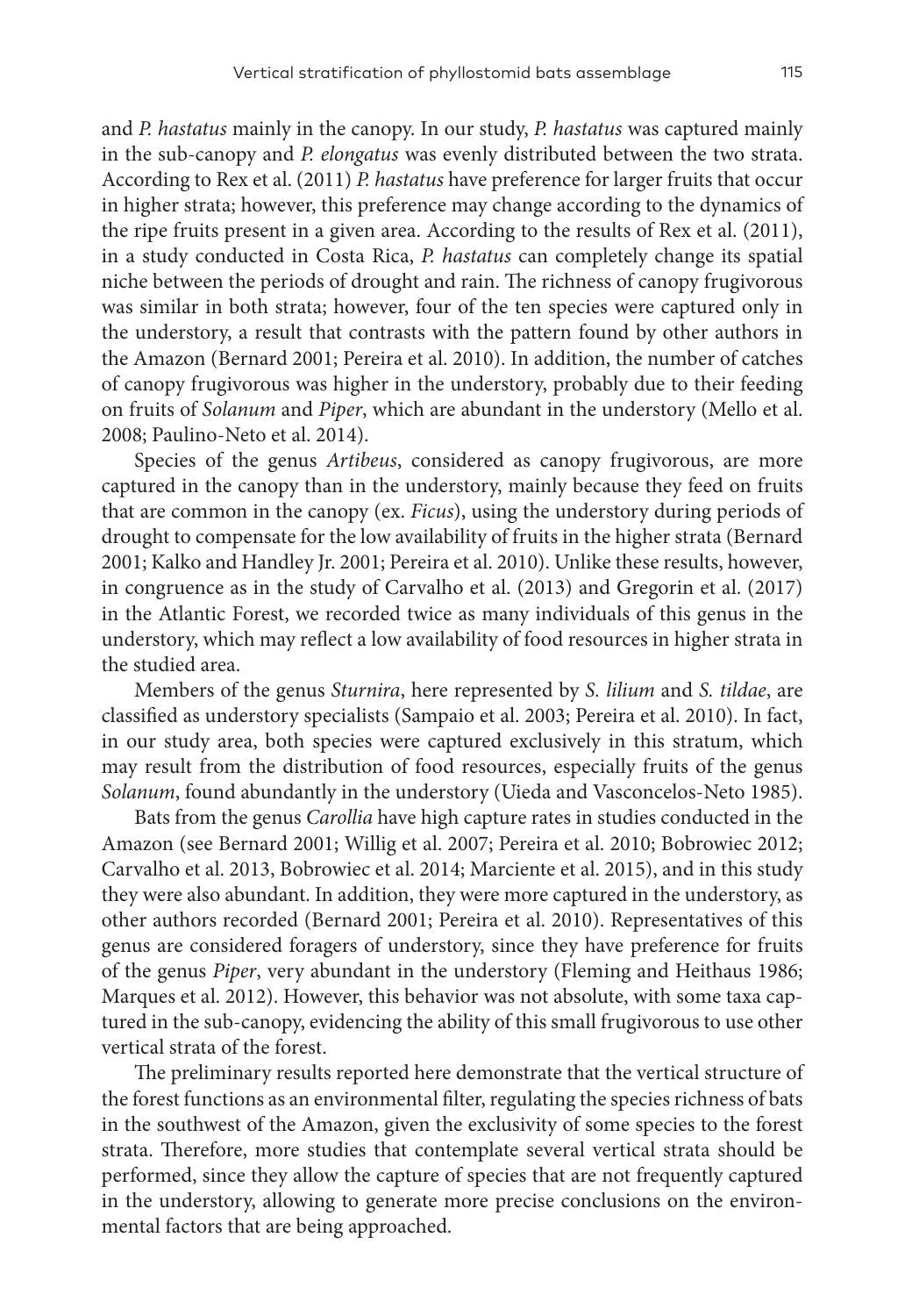Even though our effort may not be enough to answer questions about vertical stratification for all species, we suggest that the main limitation in relation to our results is the uneven sampling effort between the platforms and the need for a longer sampling period to be able to record a relatively considerable number of unusual species. On the other hand, this is the first attempt to test the vertical stratification of bat assemblies in the far west of the Brazilian Amazon; in addition, we find evidence of vertical stratification patterns that are similar to those found in other studies in the Amazon (see Bernard 2001; Kalko and Handley Jr. 2001; Pereira et al. 2010). Therefore, we recognize that the sampling effort, especially in the sub-canopy, is limited, but our results are enough to show differences at the assembly level and for more abundant species.

# **Acknowledgements**

We thank Programa de Pesquisa em Biodiversidade (PPBio), PPBio Núcleo regional Acre and Fundação de Amparo à Pesquisa do Estado do Acre (FAPAC) for the financial support, Coordenação de Aperfeiçoamento de Pessoal de Nível Superior (CAPES), Programa de Pós Graduação em Ecologia e Manejo de Recursos Naturais (PPG-EMRN), for the logistic support. We also thank Robson, Aline Reis, Cyntia Nascimento, Luciano Nascimento, Luiz Borges, Marcos Lima, Salatiel Clemente, Sérgio Oliveira and Thais Braga for support in field activities and André Botelho, Luiz Borges and several reviewers who improved the manuscript.

# **References**

- Bernard E (2001) Vertical stratification of bat communities in primary forests of Central Amazon, Brazil. Journal of Tropical Ecology 17(1): 115–126. [https://doi.org/10.1017/](https://doi.org/10.1017/S0266467401001079) [S0266467401001079](https://doi.org/10.1017/S0266467401001079)
- Bernard E, Tavares VC, Sampaio E (2011) Compilação atualizada das espécies de morcegos (Chiroptera) para a Amazônia Brasileira. Biota Neotropica 11(1): 35–46. [https://doi.](https://doi.org/10.1590/S1676-06032011000100003) [org/10.1590/S1676-06032011000100003](https://doi.org/10.1590/S1676-06032011000100003)
- Bobrowiec PED (2012) A Chiroptera preliminary survey in the middle Madeira River region of Central Amazonia, Brazil. Mammalia 76(3): 277–283. [https://doi.org/10.1515/](https://doi.org/10.1515/mammalia-2011-0065) [mammalia-2011-0065](https://doi.org/10.1515/mammalia-2011-0065)
- Bobrowiec PED, Rosa LDS, Gazarini J, Haugaasen T (2014) Phyllostomid bat assemblage structure in Amazonian flooded and unflooded forests. Biotropica 46(3): 312–321. <https://doi.org/10.1111/btp.12102>
- Carvalho F, Fábian ME (2011) Método para instalação de redes de neblina em dosséis florestais para amostragem de morcegos (Mammalia; Chiroptera). Chiroptera Neotropical 17: 795–802.
- Carvalho F, Fabián ME, Menegheti JO (2013) Vertical structure of an assemblage of bats (Mammalia: Chiroptera) in a fragment of Atlantic Forest in Southern Brazil. Zoologia 30(5): 491–498. <https://doi.org/10.1590/S1984-46702013000500004>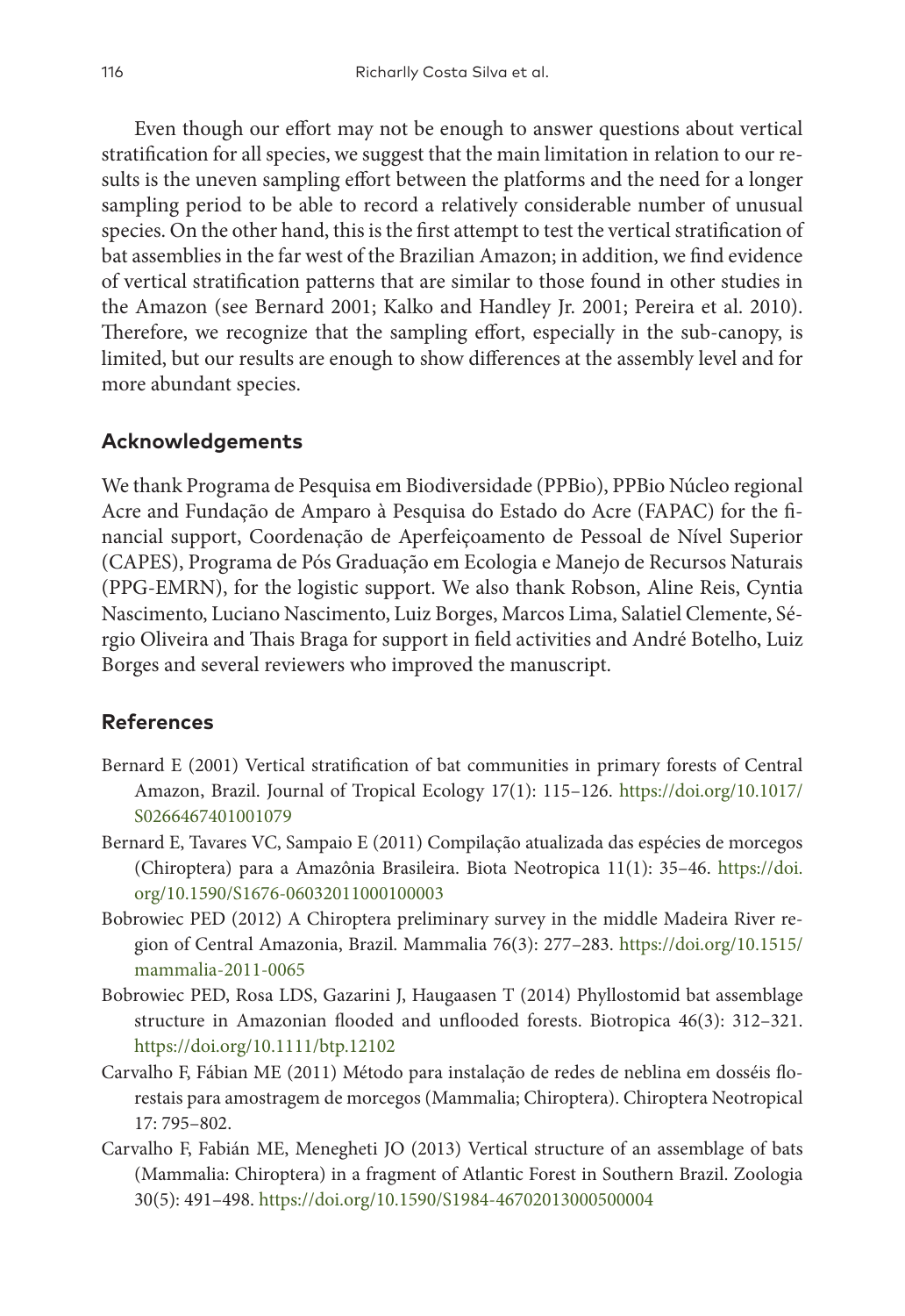- Charles-Dominique P (1991) Feeding strategy and activity budget of the frugivorous bat *Carollia perspicillata* (Chiroptera: Phyllostomidae) in French Guiana. Journal of Tropical Ecology 7(2): 243–256. <https://doi.org/10.1017/S026646740000540X>
- Duarte AF (2006) Aspectos da climatologia do Acre, Brasil, com base no intervalo 1971– 2000. Revista Brasileira de Meteorologia 21: 308–317.
- Eisenberg JF, Redford KH (1999) The Mammals of Neotropics. The Central Neotropics: Ecuador, Peru, Bolivia, Brazil. The University of Chicago Press, Chicago, 609 pp.
- Emmons LH, Feer F (1997) Neotropical Rainforest Mammals: A field guide ( $2<sup>nd</sup>$  edn.). The University of Chicago Press, Chicago, 307 pp.
- Estrada A, Coates-Estrada R (2001) Species composition and reproductive phenology of bats in a tropical landscape at Los Tuxtlas, Mexico. Journal of Tropical Ecology 17(5): 627–646. <https://doi.org/10.1017/S026646740100147X>
- Estrada A, Coates-Estrada R (2002) Bats in continuous forest, forest fragments and in an agricultural mosaic habitat-island at Los Tuxtlas, Mexico. Biological Conservation 103(2): 237–245. [https://doi.org/10.1016/S0006-3207\(01\)00135-5](https://doi.org/10.1016/S0006-3207(01)00135-5)
- Feijó JA, Rocha PA, Althoff SL (2015) New species of *Histiotus* (Chiroptera: Vespertilionidae) from northeastern Brazil. Zootaxa 4048(3): 412–427. [https://doi.org/10.11646/](https://doi.org/10.11646/zootaxa.4048.3.4) [zootaxa.4048.3.4](https://doi.org/10.11646/zootaxa.4048.3.4)
- Fenton MB, Simmons NB (2014) Bats. A World of Science and Mystery. University of Chicago Press, Chicago, 240 pp. <https://doi.org/10.7208/chicago/9780226065267.001.0001>
- Fleming TH, Heithaus ER (1986) Seasonal foraging behavior of Carollia perspicillata (Chiroptera: Phyllostomidae). Journal of Mammalogy 67: 660–671. [https://doi.](https://doi.org/10.2307/1381127) [org/10.2307/1381127](https://doi.org/10.2307/1381127)
- Francis CM (1994) Vertical stratification of fruit bats (Pteropodidae) in lowland dipterocarp rain-forest in Malaysia. Journal of Tropical Ecology 10(4): 523–530. [https://doi.](https://doi.org/10.1017/S0266467400008191) [org/10.1017/S0266467400008191](https://doi.org/10.1017/S0266467400008191)
- Gardner AL (2007) Mammals of South America (Vol. 1). The University of Chicago Press, Chicago, 668 pp.
- Gregorin R, Moras LM, Acosta LH, Vasconcellos KL, Poma JL, dos Santos FR, Paca RC (2016) A new species of Eumops (Chiroptera: Molossidae) from southeastern Brazil and Bolivia. Mammalian Biology-Zeitschrift für Säugetierkunde 81(3): 235–246. <https://doi.org/10.1016/j.mambio.2016.01.002>
- Gregorin R, Bernard E, Lobao KW, Oliveira LF, Machado FS, Gil BB, Tavares VC (2017) Vertical stratification in bat assemblages of the Atlantic Forest of south-eastern Brazil. Journal of Tropical Ecology 33(5): 299–308.<https://doi.org/10.1017/S026646741700027X>
- Hodgkison R, Balding ST, Zubaid A, Kunz TH (2004) Habitat structure, wing morphology, and the vertical stratification of Malaysian fruit bats (Megachiroptera: Pteropodidae). Journal of Tropical Ecology 20(6): 667–673.<https://doi.org/10.1017/S0266467404001737>
- INMET, Instituto Nacional de Meteorologia (2015) BDMEP Banco de Dados Meteorológicos para Ensino e Pesquisa. [http://www.inmet.gov.br/portal/index.php?r=bdmep/](http://www.inmet.gov.br/portal/index.php?r=bdmep/bdmep) [bdmep>](http://www.inmet.gov.br/portal/index.php?r=bdmep/bdmep)
- Kalko EKV (1997) Tropical Biodiversity and Systematics. Zoologisches Forschungsinstitut und Museum König, Bonn, 197 pp.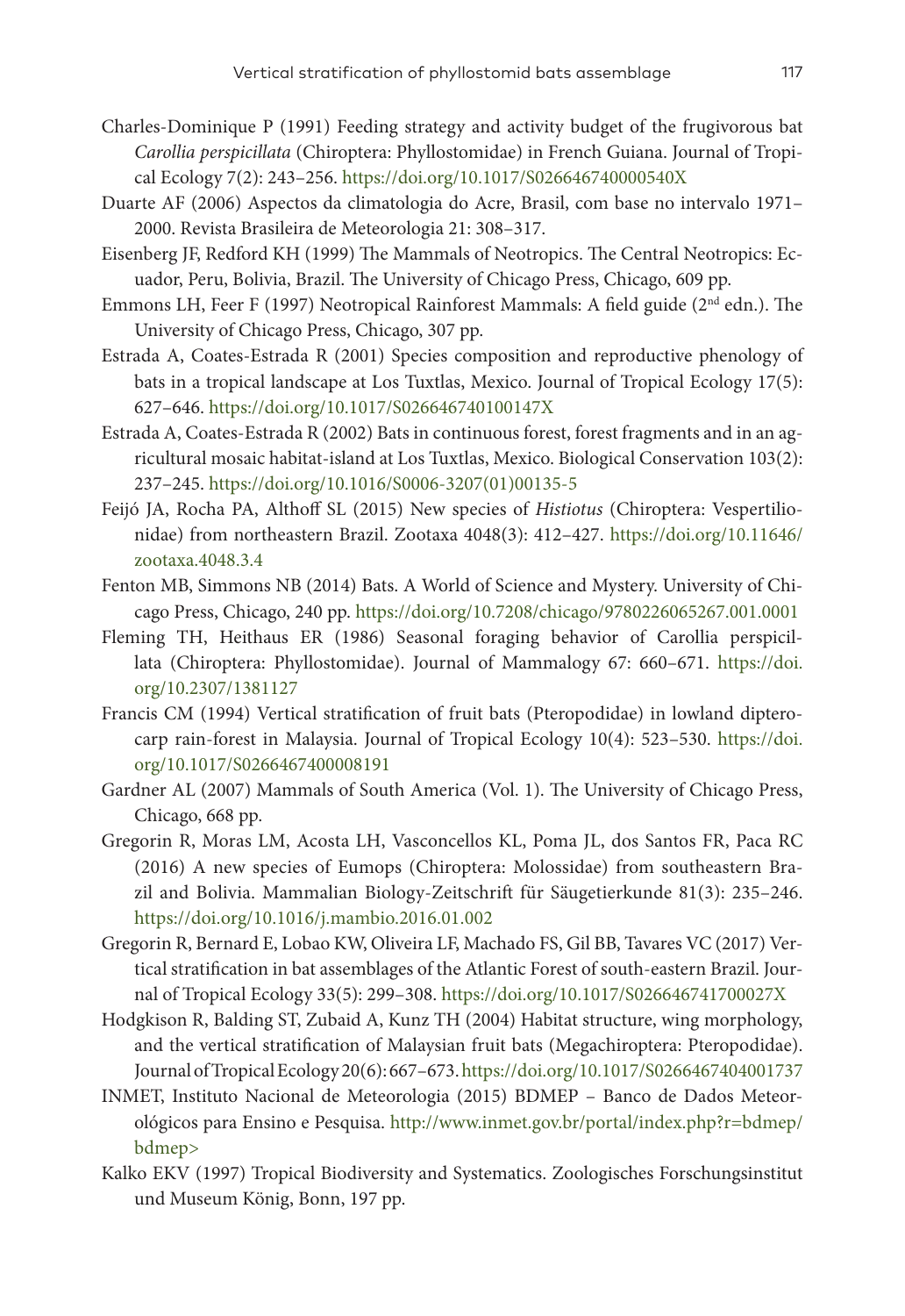- Kalko EKV, Handley Jr CO (2001) Neotropical bats in the canopy: Diversity, community structure and implications for conservations. Plant Ecology 153(1/2): 319–333. [https://](https://doi.org/10.1023/A:1017590007861) [doi.org/10.1023/A:1017590007861](https://doi.org/10.1023/A:1017590007861)
- Kalko EKV, Friemel D, Handley Jr CO, Schnitzler HU (1999) Roosting and foraging behavior of two Neotropical gleaning bats, *Tonatia silvicola* and *Trachops cirrhosus*. Biotropica 31(2): 344–353. <https://doi.org/10.1111/j.1744-7429.1999.tb00146.x>
- Kunz TH, Torrez EB, Bauer D, Lobova T, Fleming TH (2010) Ecosystem services provided by bats. Annals of the New York Academy of Sciences 1223(1): 1–38. [https://doi.](https://doi.org/10.1111/j.1749-6632.2011.06004.x) [org/10.1111/j.1749-6632.2011.06004.x](https://doi.org/10.1111/j.1749-6632.2011.06004.x)
- Lim BK, Engstrom MD (2001) Species diversity of bats (Mammalia: Chiroptera) in Iwokrama Forest, Guyana, and the Guianan subregion: implications for conservation. Biodiversity and Conservation 10(4): 613–657.<https://doi.org/10.1023/A:1016660123189>
- Magnusson WE, Lima AP, Luizão R, Luizão F, Costa FRC, Castilho CV, Kinupp VF (2005) RAPELD: A modification of the gentry method for biodiversity surveys in Long-Term ecological research sites. Biota Neotropica.<https://doi.org/10.1590/S1676-06032005000300002>
- Marciente R, Bobrowiec PED, Magnusson WE (2015) Ground-Vegetation Clutter effects Phyllostomid Bat Assemblage Structure in Lowland Amazonian Forest. PLoS ONE 10(6): 0129560.<https://doi.org/10.1371/journal.pone.0129560>
- Marques JT, Pereira MJR, Palmeirim JM (2012) Availability of food for frugivorous bats in lowland Amazonia: The influence of flooding and of river banks. Acta Chiropterologica 14(1): 183–194. <https://doi.org/10.3161/150811012X654862>
- Medeiros H, Castro W, Salimon CI, Silva IB, Silveira M (2013) Mortalidade, recrutamento e crescimento arbóreo em um fragmento florestal dominado por bambu no sudoeste da Amazônia, Brasil. Biota Neotropica 13(2). [https://doi.org/10.1590/S1676-](https://doi.org/10.1590/S1676-06032013000200002) [06032013000200002](https://doi.org/10.1590/S1676-06032013000200002)
- Mello MAR, Silva WR, Kalko EKV (2008) Diet and abundance of the bat *Sturnira lilium* (Chiroptera: Phyllostomidae) in a Brazilian Montane Atlantic Forest. Journal of Mammalogy 89(2): 485–492. <https://doi.org/10.1644/06-MAMM-A-411R.1>
- Mello MAR, Kalko EKV, Silva WR (2013) Effects of moonlight on the capturability of frugivorous phyllostomid bats (Chiroptera: Phyllostomidae) at different time scales. Zoologia 30(4): 397–402. <https://doi.org/10.1590/S1984-46702013000400005>
- Moratelli R, Dias D (2015) A new species of nectar-feeding bat, genus *Lonchophylla*, from the Caatinga of Brazil (Chiroptera, Phyllostomidae). ZooKeys 514: 73–91. [https://doi.](https://doi.org/10.3897/zookeys.514.10013) [org/10.3897/zookeys.514.10013](https://doi.org/10.3897/zookeys.514.10013)
- Morato EF (2001) Efeitos da fragmentação florestal sobre vespas e abelhas solitárias na Amazônia Central. II. estratificação vertical. Revista Brasileira de Zoologia 18(3): 737– 747.<https://doi.org/10.1590/S0101-81752001000300010>
- Morrison D (1978) Lunar phobia in a Neotropical fruit bat, *Artibeus jamaicensis* (Chiroptera: Phyllostomidae). Animal Behaviour 26: 852–855. [https://doi.org/10.1016/0003-](https://doi.org/10.1016/0003-3472(78)90151-3) [3472\(78\)90151-3](https://doi.org/10.1016/0003-3472(78)90151-3)
- Müller J, Brandl R, Buchner J, Pretzsch H, Seifert S, Strätz C, Veith M, Fenton B (2013) From ground to above canopy. Bat activity in mature forests is driven by vegetation density and height. Forest Ecology and Management 306: 179–184. [https://doi.org/10.1016/j.](https://doi.org/10.1016/j.foreco.2013.06.043) [foreco.2013.06.043](https://doi.org/10.1016/j.foreco.2013.06.043)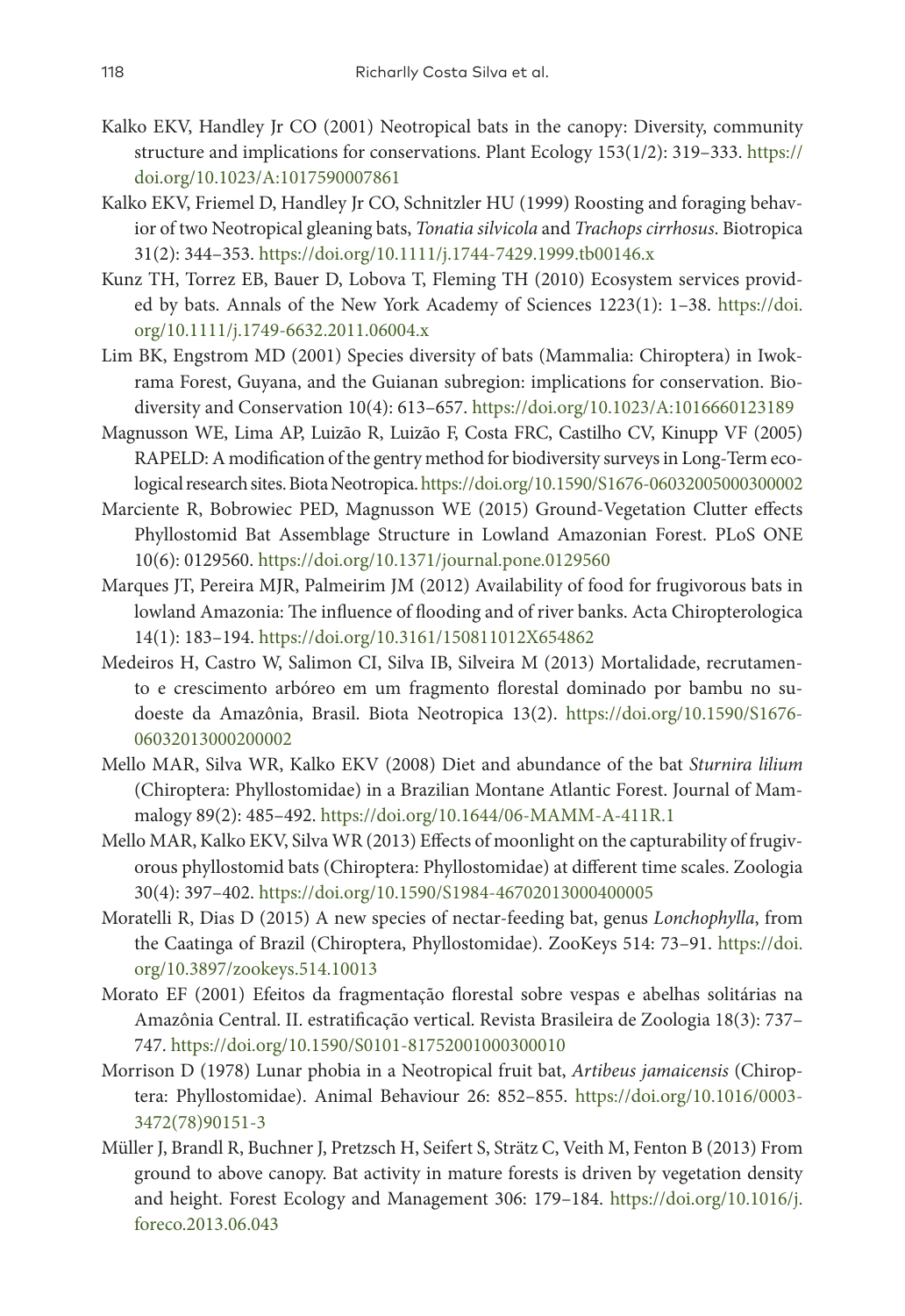- Nogueira MR, Lima IP, Moratelli R, Tavares VC, Gregorin R, Peracchi AL (2014) Checklist of Brazilian bats with comments on original records. Check List 10(4): 808–821. [https://](https://doi.org/10.15560/10.4.808) [doi.org/10.15560/10.4.808](https://doi.org/10.15560/10.4.808)
- Nowak RM (1994) Walker's Bats of the World. Johns Hopkins University Press, Beltimore, 288 pp.
- Oksanen J, Blanchet FG, Wagner RK, Legendre P, Minchin PR, O'Hara RB, Simpson GL, Solymos P, Stevens MHH, Wagner H (2013) Vegan: Community ecology package. <http://cran.r-project.org/web/packages/vegan/index.html>
- Paglia AP, Fonseca GAB, Rylands AB, Herrmann G, Aguiar LMS, Chiarello AG, Leite YLR, Costa LP, Siciliano S, Kierulff MCM, Mendes SL, Tavares VC, Mittermeier RA, Patton JL (2012) Lista Anotada dos Mamíferos do Brasil / Annotated Checklist of Brazilian Mammals (2nd edn.). Occasional Papers in Conservation Biology 6: 1–76.
- Paulino-Neto HF, Nakano-Oliveira E, Jardim MMA, Medeiros RP, Vasconcellos-Neto J (2014) Frugivory by *Sturnira lilium* bats (Phyllostomidae) on *Solanum mauritianum* (Solanaceae) in southeastern Brazil. Studies on Neotropical Fauna and Environment 48(3): 183–189. <https://doi.org/10.1080/01650521.2014.886851>
- Pereira MJR, Marques JT, Palmeirim JM (2010) Vertical stratification of bat assemblages in flooded and unflooded Amazonian forests. Current Zoology 56(4): 469–478. [https://](https://doi.org/10.1093/czoolo/56.4.469) [doi.org/10.1093/czoolo/56.4.469](https://doi.org/10.1093/czoolo/56.4.469)
- Pos ET, Sleegers ADM (2010) Vertical distribution and ecology of vascular epiphytes in a lowland tropical rain forest of Brazil. Boletim Museu Paranaense Emílio Goeldi. Ciências Naturais 5: 335–344.
- Presley SJ, Willig MR, Wunderle Jr JM, Saldanha LN (2008) Effects of reduced-impact logging and forest physiognomy on bat populations of lowland Amazonian forest. Journal of Applied Ecology 45(1): 14–25. <https://doi.org/10.1111/j.1365-2664.2007.01373.x>
- Prugh LR, Golden CD (2013) Does moonlight increase predation risk? Meta-analysis reveals divergent responses of nocturnal mammals to lunar cycles. Journal of Animal Ecology 83(2): 504–514.<https://doi.org/10.1111/1365-2656.12148>
- R Development Core Team (2015) R: A language and environment for statistical computing. <http://www.R-project.org/>
- Rex K, Michener R, Kunz TH, Voigt CC (2011) Vertical stratification of Neotropical leafnosed bats (Chiroptera: Phyllostomidae) revealed by stable carbon isotopes. Journal of Tropical Ecology 27(03): 211–222.<https://doi.org/10.1017/S0266467411000022>
- Rocha PA, Brandão MV, Garbino GST, Cunha IN, Aires CC (2016) First record of Salvin's big-eyed bat *Chiroderma salvini* Dobson, 1878 for Brazil. Mammalia 80(5): 573–578. <https://doi.org/10.1515/mammalia-2015-0077>
- Sampaio EM, Kalko EKV, Bernard E, Rodríguez-Herrera B, Handley Jr CO (2003) A biodiversity assessment of bats (Chiroptera) in a tropical lowland rainforest of Central Amazonia, including methodological and conservation considerations. Studies on Neotropical Fauna and Environment 38: 17–31.<https://doi.org/10.1076/snfe.38.1.17.14035>
- Schnitzler HU, Kalko EKV (1998) Bat Biology and Conservation In: Kunz TH, Racey PA (Eds) How Echolocating Bats Search and Find Food. Smithsonian Institution Press, Washington, 283 pp.
- Silveira M (2005) A Floresta Aberta com Bambu no Sudoeste da Amazônia. Padrões e Processos em Múltiplas Escalas. ADUFAC, Rio Branco, 253 pp.